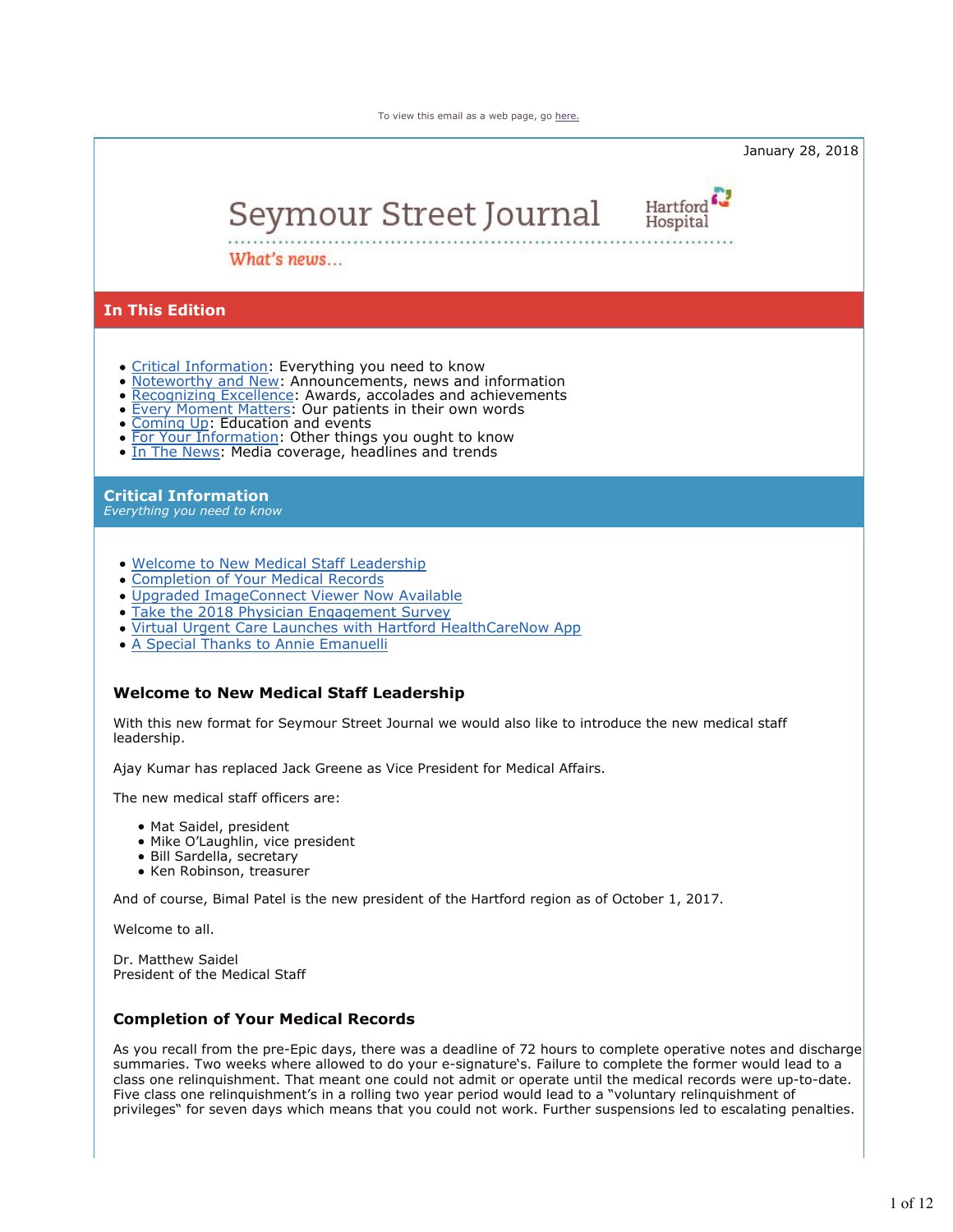With Epic all that went by the wayside. But it is still a requirement of good medical care, the DPH and the Joint Commission so we are gently reinstating that policy with a trail run lasting until April 1st where no penalties will be assessed. Then we will start the two years from scratch as we reinstitute the enforcement.

There will be reminders in Epic thru In Basket notifications that you have delinquent records and also a call from Health Information Management before you are relinquished.

We know that there could be op notes and discharge summaries that have been dictated but not showing up in the proper place. Remember you will always hear from HIM before the relinquishments occur so that you may point us in the right direction.

Consider this fair warning, don't shoot the messenger and remember that timely documentation is not only a best practice but enables better care of our patients.

Dr. Matthew Saidel President of the Medical Staff

### **Upgraded ImageConnect Viewer Now Available**

The new ImageConnect viewer – called UniView – that allows providers to see and compare images and read the radiologist's results. It was launched earlier this month and is now available to Epic users across the system.

Current and prior studies will be available via a single click within either Epic platform: Epic Hyperspace or EpicCare Link. The images also will be available through free apps for Android and Apple mobile devices: Haiku for smart phones and Canto for tablets. Access to the viewer has been integrated more deeply into the Epic workflow.

End users can find quick-start guides on the Epic Learning Home Dashboard on the Epic homepage. Help-desk assistance will be available at 1-860-972-EPIC (972-3742).

### **Take the 2018 Physician Engagement Survey**

*Survey results will be used to improve Hartford HealthCare for your colleagues and patients*

#### How to participate:

On Feb. 1, active staff physicians with hospital privileges will receive an email from Press Ganey with a link to the Physician Engagement Survey. Please provide honest feedback.

The survey will solicit your views about:

- Teamwork
- Physician burnout
- Resource allocation
- Quality and safety
- Organizational leadership

#### Your answers will:

Help inform changes that might be lead to improvements in working conditions and patient care.

This survey is confidential and includes questions that are most predictive of physician satisfaction and can be benchmarked against other organizations nationally. It will take 15 minutes to complete.

The last day to complete the survey is: Feb. 22, 2018 Questions? Please contact your chief or regional Vice President of Medical Affairs.

# **Virtual Urgent Care Launches with Hartford HealthCareNow App**

In early January, HHC began offering virtual urgent care, also known as telehealth, to employees and their families through an app called Hartford HealthCareNow. The app, which allows patients to connect with providers 24/7 from their mobile, desktop, or tablet device, was created by a partnership between HHC and American Well, an industry leader in telehealth services.

At this time, virtual urgent care services will be staffed by providers from the Online Care Group, a group of physicians providing telehealth services for American Well. Based on pilot results, a longer term strategy would include staffing the service with providers from Hartford HealthCare Medical Group.

This pilot will allow HHC to determine the appeal and viability of the service among employees before considering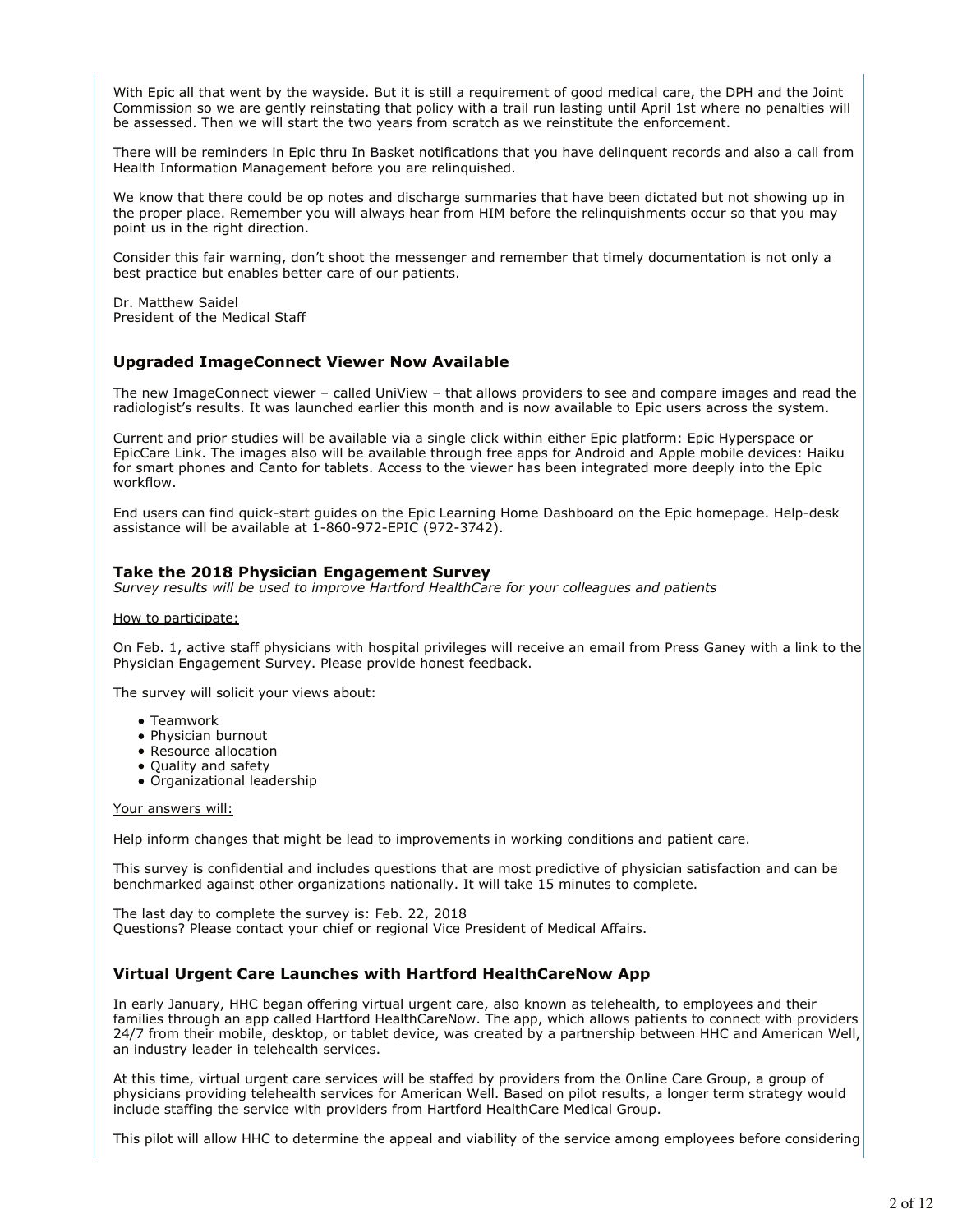expanding the program to the community. Hartford HealthCareNow already has a proven track record of success from smaller pilot programs with Jefferson House and the HHC Headache Center.

Employees will receive communications about the app sometime later this month. Initially, there will be a flat rate of \$49 per Hartford HealthCareNow visit. At the moment, virtual visits are not covered by HHC's insurance plans, but employees may use funds from health savings accounts (HSAs) or flexible spending accounts (FSAs) to cover the cost.

Virtual urgent care provided through Hartford HealthCareNow will complement the successful relationship HHC has with GoHealth Urgent Care for walk-in services.

Hartford HealthCareNow can be downloaded from the App Store or Google Play. For more information, visit **HHC** Connect.

# **A Special Thanks to Annie Emanuelli**

On Dec. 31, Annie Emanuelli published her final edition of Seymour Street Journal. Annie retired from her role at Hartford Hospital in the summer of 2016 after nearly six years of service at Hartford HealthCare and has continued to produce this publication on a freelance basis ever since.

The medical staff has relied on her knowledge, diligence and attention to detail for years and we are extremely grateful for her service. Now we wish Annie well in her latest endeavor: planning and operating tours of Egypt for her new small business, Bucket List Travel.

#### **Noteworthy and New** *Announcements, news and information*

- Charlotte Hungerford, Hartford HealthCare Receive State Approval to Affiliate
- What to Do When You Receive a Complaint or Grievance
- Overview of the 2018 General Assembly Session
- Black & Red Nets \$1.1 Million to Benefit Heart & Vascular Institute
- Bone & Joint Institute Celebrates First Birthday
- Direct His Bundle Pacing Virtual Preceptorship

# **Charlotte Hungerford, Hartford HealthCare Receive State Approval to Affiliate**

The state Office of Health Care Access has approved the affiliation of Charlotte Hungerford Hospital and Hartford HealthCare, allowing the two organizations to move forward with finalizing their partnership.

Read more on the Health News Hub.

# **What to Do When You Receive a Complaint or Grievance**

The Office of Patient and Family Affairs (formerly Office of Patient Relations) manages the logistics of complaints and grievances for the healthcare system. If you receive a complaint or grievance for one of our entities please contact us at 860.972.1100.

- Complaint a statement made by a patient or patient representative that a patient's reasonable expectation of care and services is unsatisfactory or unacceptable.
- Grievance a formal or informal written (including email) complaint that is made by a patient or the patient's representative regarding the patient's care, abuse or neglect, issues related to hospital's compliance with the CMS Hospital Conditions of Participation, or a Medicare beneficiary billing complaint related to rights. In addition, a grievance is any claim of discrimination under state or federal law or regulations, including claims alleging discrimination based on race, color, national origin, age, disability or sex. A verbal complaint can be escalated to a grievance when the patient uses terminology such as "formal complaint" or when the verbal complaint is related to discrimination, abuse or neglect, issues related to hospital's compliance with the CMS Hospital Conditions of Participation, or a Medicare beneficiary billing complaint related to rights.

Jason McDermott BSN, RN System Manager, Office of Patient and Family Affairs Office number: 860.972.3197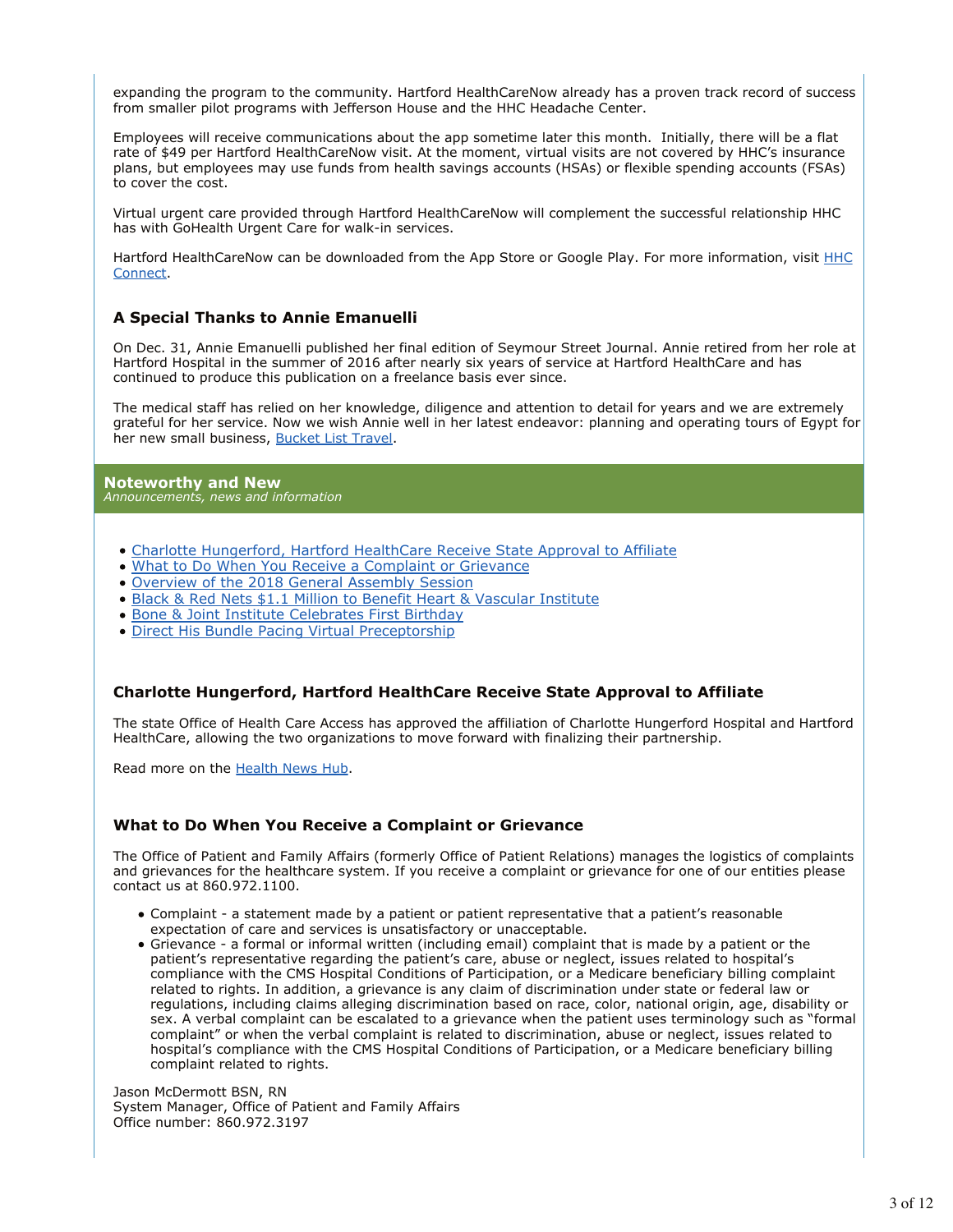#### Hartford Hospital Advocates

Carmen Diaz and Lillanya Dantzler

Office is located on the 5<sup>th</sup> floor of the High Building across from the family waiting area. Office number: 860.972.1100

# **Overview of the 2018 General Assembly Session**

There's quite a dark cloud hanging over the start of the 2018 session of the General Assembly as the legislature is still dealing with budget issues from the past session that ended in November producing a budget that was four months late.

Legislators are currently in special session, retuning on January 31 to override the governor's veto on a bill that uses Medicaid money to help poor and elderly patients pay for healthcare costs that Medicare does not cover. The legislature had cut back eligibility requirements beginning January 1 for the program but soon realized, due to overwhelming advocacy by patients, that they needed to reverse this cut. Further complicating fiscal matters is the current projected deficit of \$265 million for this FY.

Clearly the state budget will dominate the three month session that should end in May but there is also a strong desire on the part of many legislators to weigh in on provider/payor contract negotiations due to our Anthem out of network experience this past fall. Also, expect to see CON changes, adding more regulatory burden as those proposals got lost in last year's budget battle.

Kim Harrison Vice President, Public Policy & Government Affairs

# **Black & Red Nets \$1.1 Million to Benefit Heart & Vascular Institute**

With more than 1,100 guests filling The Bushnell Center for the Performing Arts on Saturday, January 27, the 2018 Black & Red raised more than \$1.1 million to benefit the Hartford HealthCare Heart & Vascular Institute at Hartford Hospital. The funds raised will help to further the institute's mission of delivering the highest quality patient outcomes in cardiology, vascular surgery, and cardiac surgery.

In addition to supporting innovation in cardiovascular disease management, the Black & Red raises awareness about issues important to the community. This year's community education campaign encourages everyone to "Be a Lifesaver" by learning hands-only CPR.

Tony Award-winning performer Idina Menzel was the evening's featured entertainment, which also included dining by Max Catering, late-night dancing to the band Flipside, a lip sync battle with Mark the Shark, and handson opportunities to use cardiac and CPR training and educational equipment with the guidance of Hartford Hospital physicians.

Click here to watch the recording of NBC Connecticut's live broadcast of the event.

# **Bone & Joint Institute Celebrates First Birthday**

The Bone & Joint Institute at Hartford Hospital celebrated its first year of operation on Jan. 9, commemorating a year filled with growth and success.

"It was a great year," said Dr. Courtland Lewis, chief of orthopedics. "Opening a new hospital is pretty complicated and I'm proud of the entire team of more than 200 people who have persevered and put it all together."

Read more on the Hartford HealthCare website.

# **Direct His Bundle Pacing Virtual Preceptorship**

This program, which is joint venture between Drs. Eric Crespo and Steven Zweibel of the division of Electrophysiology and Medtronic, was initiated to provide training in the technique of direct His bundle pacing to physicians across the U.S. (and now globally). Live cases are performed at Hartford Hospital by Dr. Crespo, and teaching/commentary is provided during the cases. Physicians participate in the program via WebX. The first program was held on 7/8/2017, and since then programs have been offered on a monthly basis. To date, 150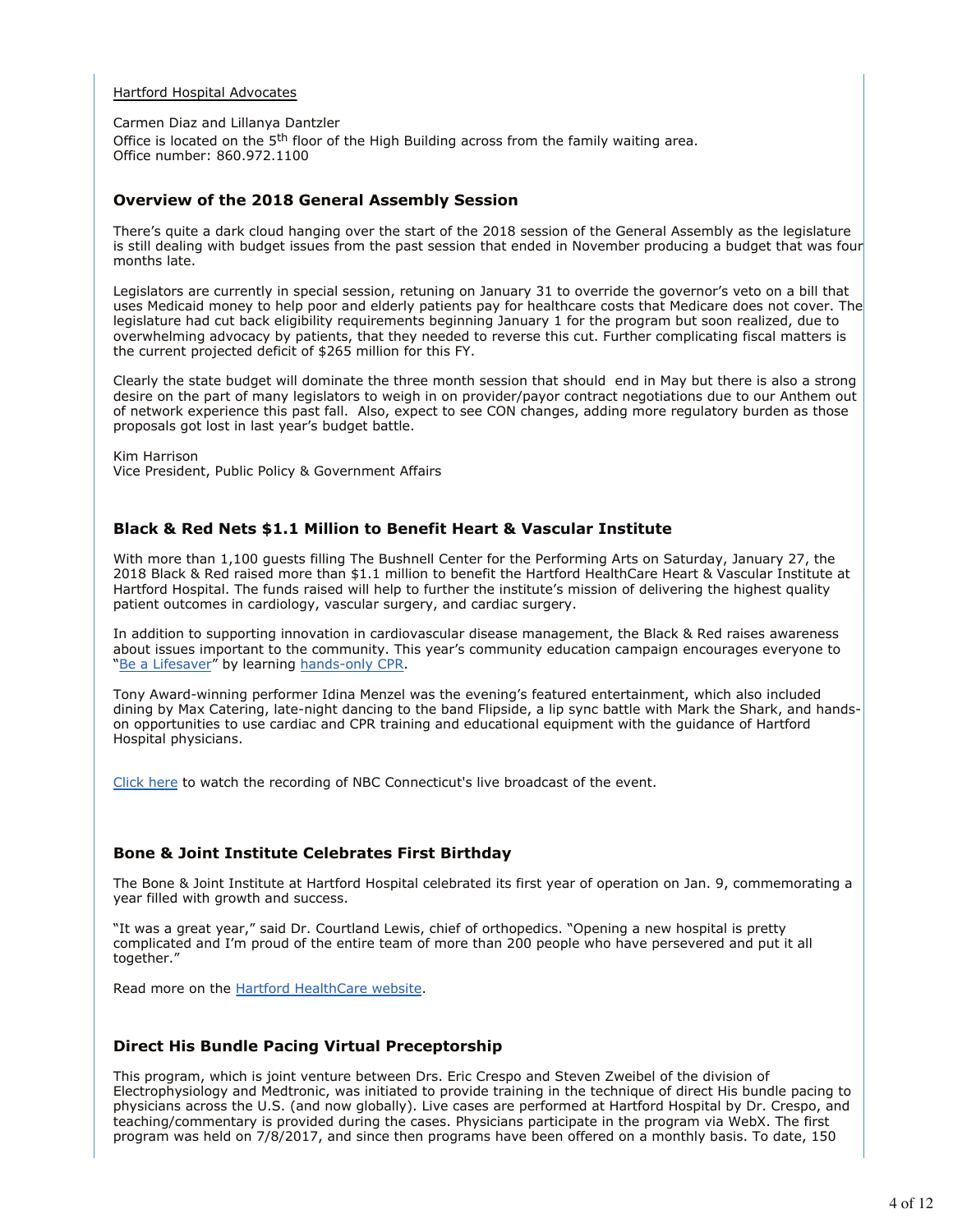physicians from 8 countries (U.S., Canada, Czech Republic, Argentina, Slovenia, Ukraine, and Malaysia).

Direct His bundle pacing is a technique in which the ventricular pacing lead is directly "plugged in" to the patient's natural heart wiring system (the His-Purkinje system). Pacing in this manner results in normal activation/contraction of the heart and thus avoids the potential detrimental effects associated with chronic right ventricular pacing using standard lead positions. It is thus considered the most "natural" way to pace the heart. The technique is currently only offered at a limited number of centers. Dr. Crespo has co-authored several papers on the topic, and under his leadership Hartford Hospital participated in one of the first randomized trials to evaluate the technique.

#### **Recognizing Excellence** *Awards, accolades and achievements*

- Welcome New Physicians to Hartford Hospital
- Ocular Oncologist Arrives at Hartford Hospital
- Mandavilli Lectures at International CME Program in Mumbai
- Fletcher Initatiated as FACS Fellow

# **Welcome New Physicians to Hartford Hospital**

| Ehsan Ansari, MD       | Cardiology                       | https://hartfordhospital.org/EhsanAnsari     |
|------------------------|----------------------------------|----------------------------------------------|
| James Arcoleo, DO      | Cardiology                       | https://hartfordhospital.org/JamesArcoleo    |
| Theodore Blaine, MD    | Orthopedics                      | https://hartfordhospital.org/TheodoreBlaine  |
| Cheryl Bline, MD       | Anesthesiology                   | https://hartfordhospital.org/CherylBline     |
| Shalabh Chandra, MD    | Cardiology                       | https://hartfordhospital.org/ShalabhChandra  |
| Anne Dudley, MD        | Pediatrics                       | https://hartfordhospital.org/AnneDudley      |
| Danielle Gleason, PsyD | Psychology                       | https://hartfordhospital.org/DanielleGleason |
| Ali Haider, MD         | Cardiology                       | https://hartfordhospital.org/AliHaider       |
| Daniel Jones, PhD      | Psychology                       | https://hartfordhospital.org/DanielPJones    |
| Mikhail Kobakov, DMD   | Oral-Maxillofacial Surgery       | https://hartfordhospital.org/MikhailKobakov  |
| Gabriel Martz, MD      | Neurology                        | https://hartfordhospital.org/GabrielMartz    |
| Sherene Mason, MD      | Pediatric Nephrology             | https://hartfordhospital.org/ShereneMason    |
| Dawn Murphy, MD        | Geriatrics Medicine              | https://hartfordhospital.org/DawnMurphy      |
| Manuel Orta Cobo, MD   | Pediatrics                       | https://hartfordhospital.org/ManuelCobo      |
| Joe Parets, DMD        | Dentistry                        | https://hartfordhospital.org/JoeParets       |
| Vinod Pathy, MD        | Plastic & Reconstructive Surgery | https://hartfordhospital.org/VinodPathy      |
| Nancy Trout, MD        | Pediatrics                       | https://hartfordhospital.org/NancyTrout      |
| Scott Walter, MD       | Ophthalmology                    | https://hartfordhospital.org/ScottWalter     |

### **Ocular Oncologist Arrives at Hartford Hospital**

Dr. Scott Walter has joined the medical staff at Hartford Hospital as the region's only ocular oncologist. Dr. Walter sees patients with tumors of the eye which are most often melanoma, though on rare occasions can be lymphoma. Brachytherapy is typically the therapy of choice, using an implanted device that delivers radiation treatment.

Dr. Walter's office is in the Medical Office Building and he will be treating his first patient on February 8.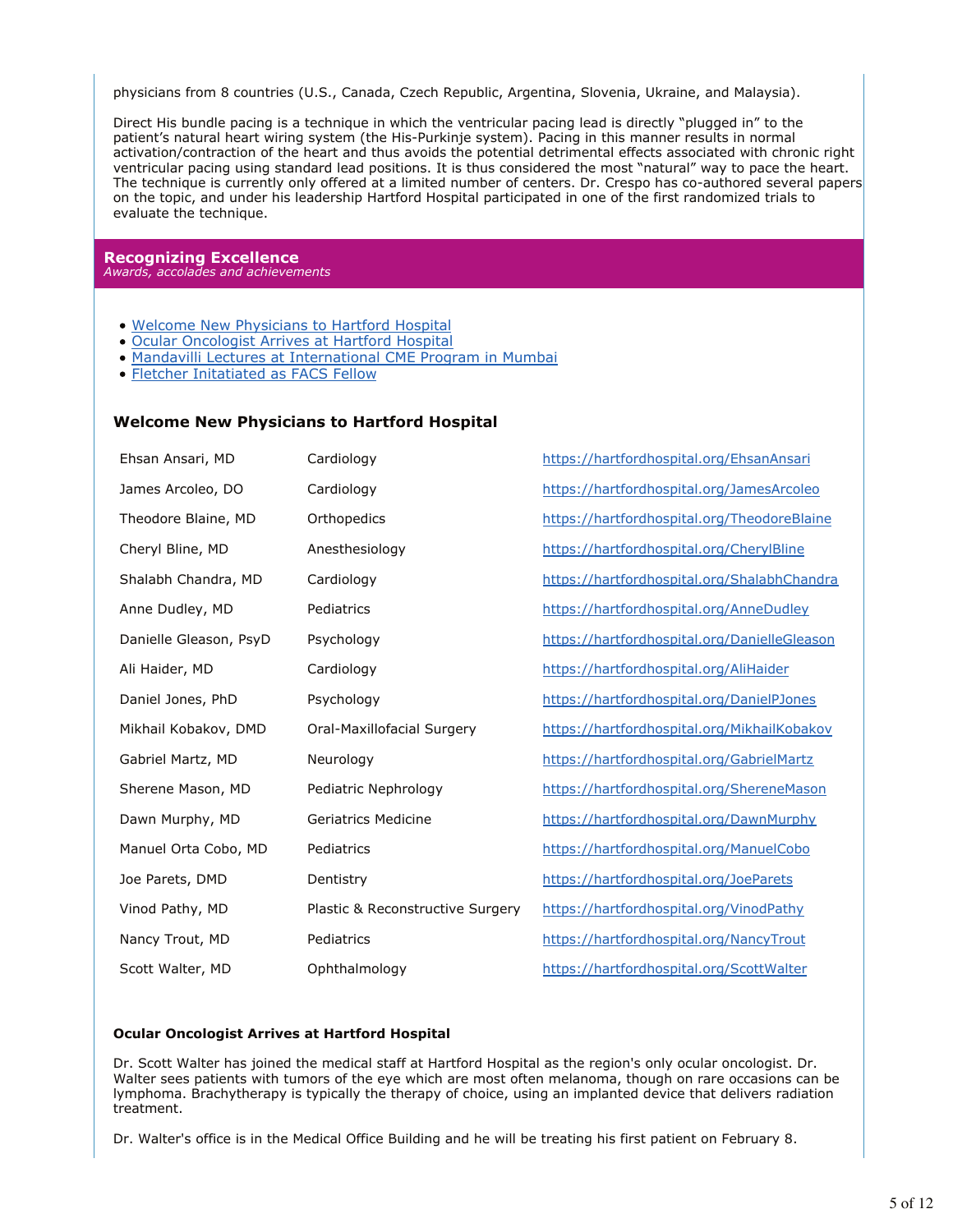#### **Mandavilli Lectures at International CME Program in Mumbai**

Dr. Srini Mandavilli, Chief of Pathology & Laboratory Medicine delivered two lectures (update on new ancillary makers Soft tissue tumors, and Gynecologic Pathology Slide Seminar) at an International CME program in Surgical Pathology in Mumbai, India from Jan 19-21st, www.aiicme2018.com. At the meeting, he was awarded an Honorary Fellowship of the Indian College of Pathologists for his role as a CME coordinator over the years.

#### **Fletcher Initatiated as FACS Fellow**

Dr. Mark C. Fletcher was among 1,827 Initiates from around the world who became Fellows of the American College of Surgeons (FACS) during the Convocation ceremony at the College's 2017 annual Clinical Congress in San Diego, Calif

# **Every Moment Matters**

# *Our patients in their own words*

### **Patient Expresses Gratitude for ED Team**

"The care my wife received when she first arrived was wonderful. I wanted to thank the people in the emergency department for everything they're doing. I appreciate what they did for my wife, but I'm sure they do that for everyone. Their quick action played a role when every minute counted."

Mr. Richard Gervais Canterbury, Conn.

# **Coming Up**

*Education and events*

- February 2: National Wear Red Day
- February 22: Multidisciplinary Approach to Treatment of Headaches and Dizziness
- March 21: "Bariatric Surgery: New Innovations from Adolescence to Adulthood"
- Interested in Hosting a CME Event?
- State Mandated SME Available Free Through HealthStream

# **February 2 National Wear Red Day**

On the first Friday of February each year, the U.S. Department of Health and Human Services and the American Heart Association encourage people to wear red to bring attention to the problem of heart disease in women.

This Friday, February 2, is National Wear Red Day® - don't forget to wear red to show your support for women's heart health.

Click here to learn more about heart health events happening around Hartford HealthCare in February.

# **February 22**

### **Multidisciplinary Approach to Treatment of Headaches and Dizziness**

The Library, 60 North Main St., Wallingford 5:30 to 9 p.m.

This free program will inform and assist internal medicine and family practice physicians to help identify, screen, treat and coordinate care for patients suffering from headaches and dizziness. Hartford Hospital designates this educational activity for a maximum of 2.5 hours AMA PRA Category 1 credit(s).™

Following this presentation, the audience member should be able to:

- 1. Identify warning signs of serious secondary headaches.
- 2. Understand diagnostic criteria of migraine.
- 3. Understand general principles of acute and preventive treatment.
- 4. Identify and assess effectiveness of therapeutic intervention.
- 5. Understand the algorithm for the diagnosis and management of acute aural fullness.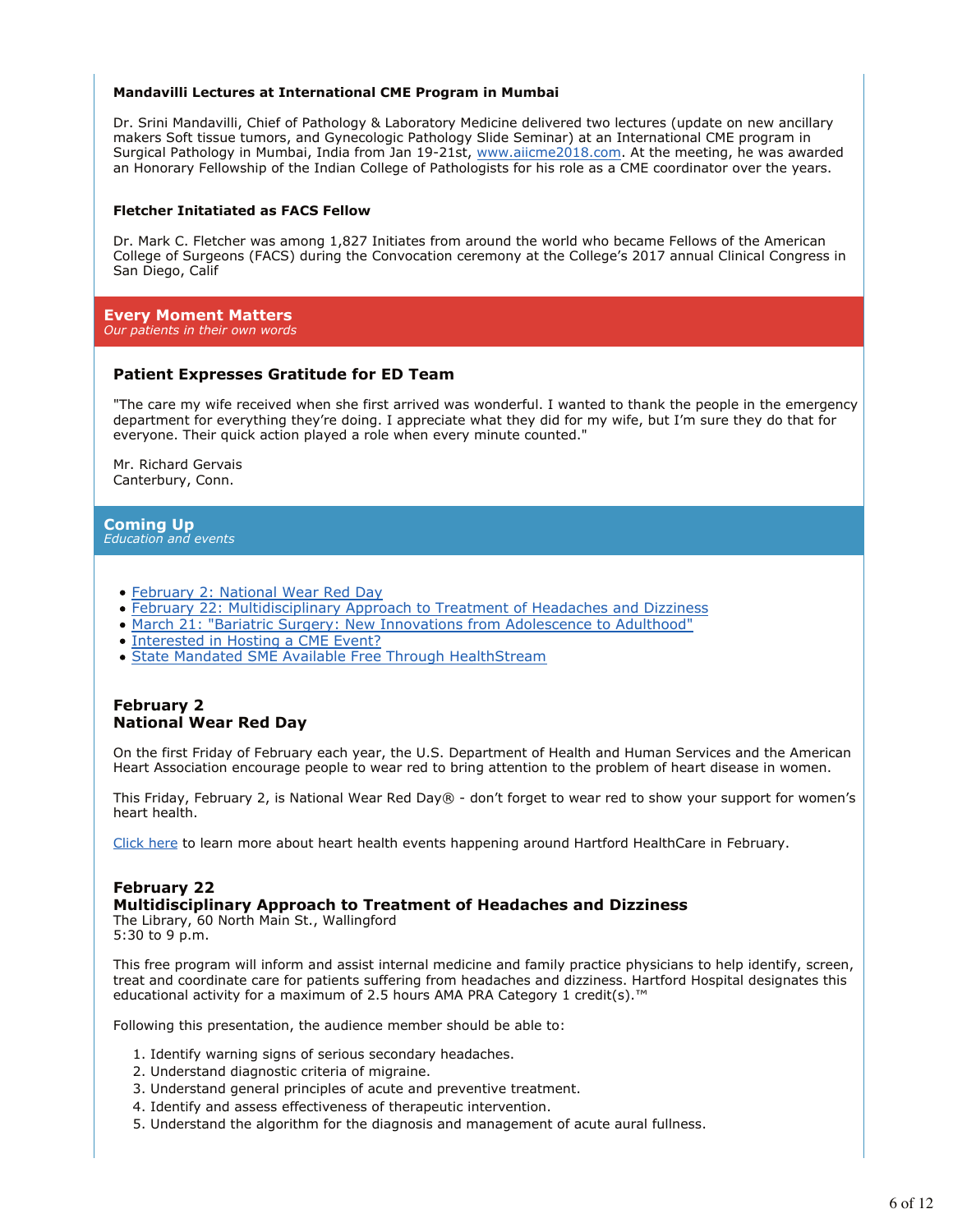- 6. Understand the algorithm for the diagnosis and management of the patient presenting with dizziness.
- 7. Understand the importance of the patient history in triage of the patient presenting with dizziness.
- 8. Understand the role of the vestibular therapist in the treatment of the patient presenting with dizziness. 9. Have a basic understanding of the management of the common causes of vertigo.

Registration is required by February 10. Contact AnnMarie Kawecki at annmarie.kawecki@hhchealth.org or 860.696.2550 for registration information

# **March 21**

# **Bariatric Surgery: New Innovations from Adolescence to Adulthood**

Heublein Hall – ERC Building 4:30 to 8 p.m.

Presented by the Adolescent Bariatric Surgery Program at Connecticut Children's Medical Center and Hartford Hospital's Center for Metabolic and Bariatric Surgery. Registration and light dinner will begin at 4:30 p.m.; presentations will begin at 5 p.m.

Lectures and discussions include "Access to Care," "New Indications for Surgery in Children," "Regaining—Now What?," "Technology Medicine" and a patient panel.

Early bird registration only \$15 by March 1; \$25 thereafter. To learn more and register, visit https://www.connecticutchildrens.org/events/bariatric-surgery-new-innovations-adolescence-adulthood/.

# **Interested in Hosting a CME Event?**

- Complete applications for a recurring series such as Grand Rounds must be submitted five business days prior to the planned activity.
- For a conference, course, or symposia, a complete application must be submitted at least 12 weeks prior to the event. We strongly encourage activity planners to contact the HHC CME Department at least 6 to 12 months prior to the date of the course in order to begin the planning process.
- Please contact the HHC CME Department at ContinuingEd@HHCHealth.org or (860) 972-5816 to schedule an appointment with our team to discuss your CME needs.

# **State Mandated CME Available Free To HH Doctors through HealthStream LMS**

State mandated CME for physician license renewal is available free on the HHC HealthStream Learning Management System.

Please note with HealthStream you login using the same username and password that you login to your computer with every day (your network login). If you have other HealthStream questions, contact Eric Bennett at Eric.Bennett@hhchealth.org.

To access HealthStream, use the link from the intranet, or click here. Once you login, click on the Catalog tab and search for CME to view the available courses.

Once you have passed the post-test and evaluation, you will be awarded a printable CME certificate.

Please note that your Risk Management required activities through MRM will provide your Risk Management CME.

#### **For Your Information** *Other things you ought to know*

- New Hope for Leaky Heart Valves
- New Study Reinforces Expanded Window of Treatment for Stroke Patients and Protocols Already Established at Hartford HealthCare
- How Hurricane Maria Caused Nationwide IV Bag Shortage
- Professionals Program at IOL Offers Help for Caregivers Who Need Care Themselves
- What Will You Gain?
- Improving Doctor-to-Doctor Communication: TigerText
- We Can Help New Patients Find You
- **Research Orientation Session for Clinicians**
- Patients in Need of Financial Assistance
- $\bullet$ Remind a Colleague: Wash In, Wash Out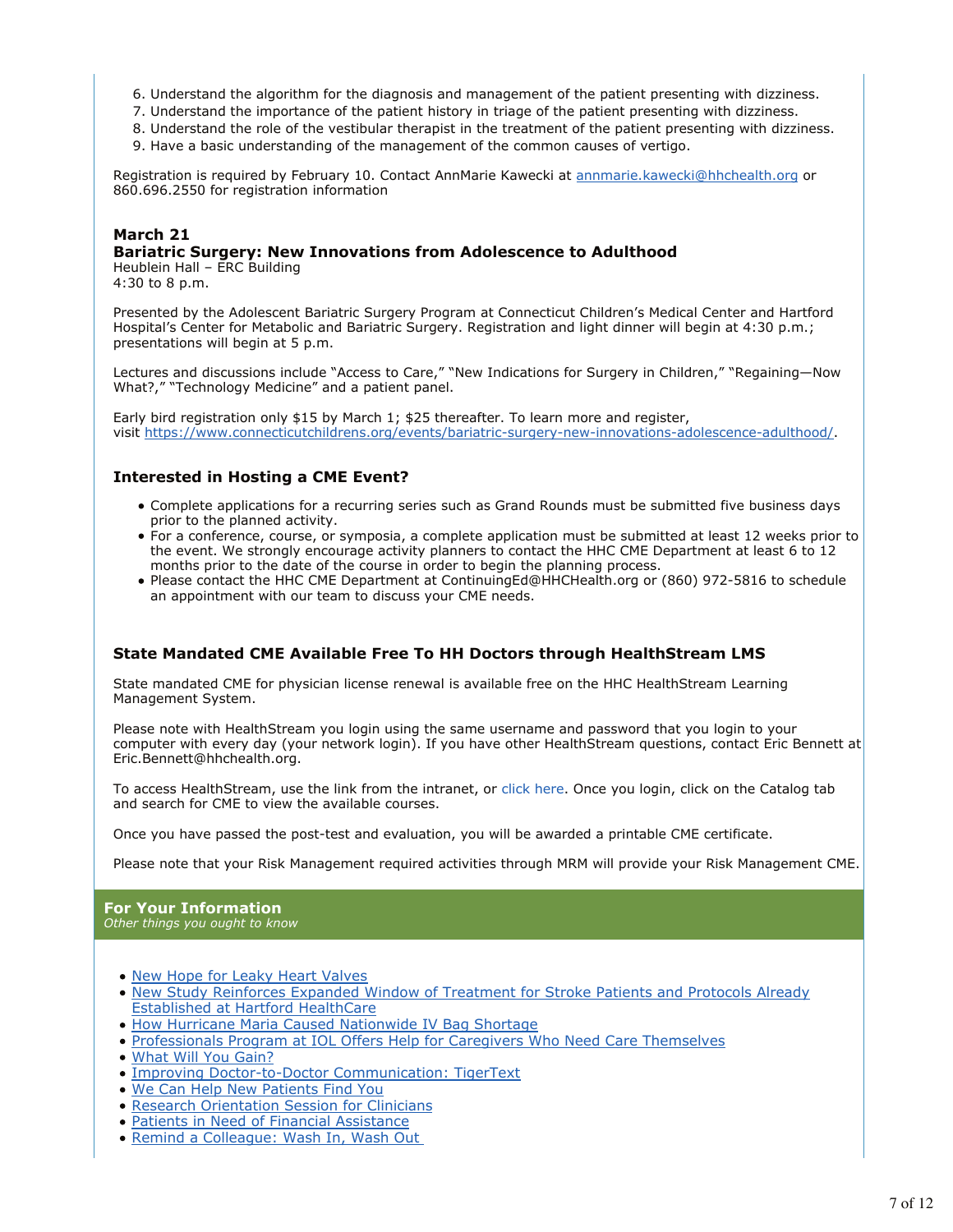# **New Hope for Leaky Heart Valves**

Did you know that your heart beats more than 100,000 times each and every day? And that some hearts are predisposed to leaking valves? But newer studies show that with the right surgeon, a surgeon with tremendous experience, repairing the valve – in this case specifically the mitral valve – might be better for some patients.

Click here to learn more.

### **New Study Reinforces Expanded Window of Treatment for Stroke Patients and Protocols Already Established at Hartford HealthCare**

A new study is offering more evidence that using advanced imaging technology can greatly increase the window of treatment and improve outcomes for many stroke patients. The study, which was presented this week at the International Stroke Conference in Los Angeles and published in the New England Journal of Medicine, showed that select ischemic stroke patients recovered significantly better following a CT scan that uses a dye to show the damaged tissue, followed by clot removal and medical therapy compared to patients who received only medical therapy initiated up to 16 hours after the stroke.

Click here to learn more

# **How Hurricane Maria Caused Nationwide IV Bag Shortage**

With a nationwide shortage of intravenous bags, clinical pharmacies across Hartford Healthcare are working to ensure patient care isn't interrupted.

To read the full story, click here.

### **Professionals Program at IOL Offers Help for Caregivers Who Need Care Themselves**

More than 10 percent of healthcare workers are expected to misuse alcohol or drugs during the course of their professional life, according to various studies. While that isn't any higher than the general public, people working in healthcare may ignore their own needs to focus on caring for others. This is true for substance abuse as well as mental health conditions such as depression and anxiety.

Like any serious health problem, depression and addiction require professional help. But it can be harder to get help when you work long hours in a stressful environment like a hospital or other healthcare facility.

To read the full story, visit **HHC Connect** 

# **What Will You Gain?**

New year, new you. Hartford HealthCare is shining a light on its medical and surgical weight loss program this month. Look for ads across a variety of platforms that focus on how our program takes a holistic approach and emphasizes everything consumer can gain – like energy…confidence…and the freedom to live a more active, vibrant life.

Learn more at whatwillyougain.org.

### **Improving Doctor-to-Doctor Communication: TigerText**

We all want to do what is best for our patients. Problems in communication between hospital providers, consultants, and community providers has been identified as a major source of dissatisfaction for both patients and physicians. And it can lead to gaps in patient care.

Hartford Hospital has invested in a tool to help providers improve communication. It is a HIPAA compliant texting service called TigerText,and we are offering it to the medical staff at no charge.

TigerText allows a provider to send brief text messages, with patient identifiers, to another provider on the system. Examples of texts include quick reports of a procedure, notification of discharge, questions about medications, etc. There is an option to alert people if you are on vacation, and the notices that are sent are marked as read when they are opened by the recipient.

We are anxious for all of our Medical Staff to enroll in this free application. It is VERY easy to use, even for those of us who have problems with new technology. We urge everyone to register and get on this useful and HIPAA compliant system today-it will make your job easier and improve patient safety.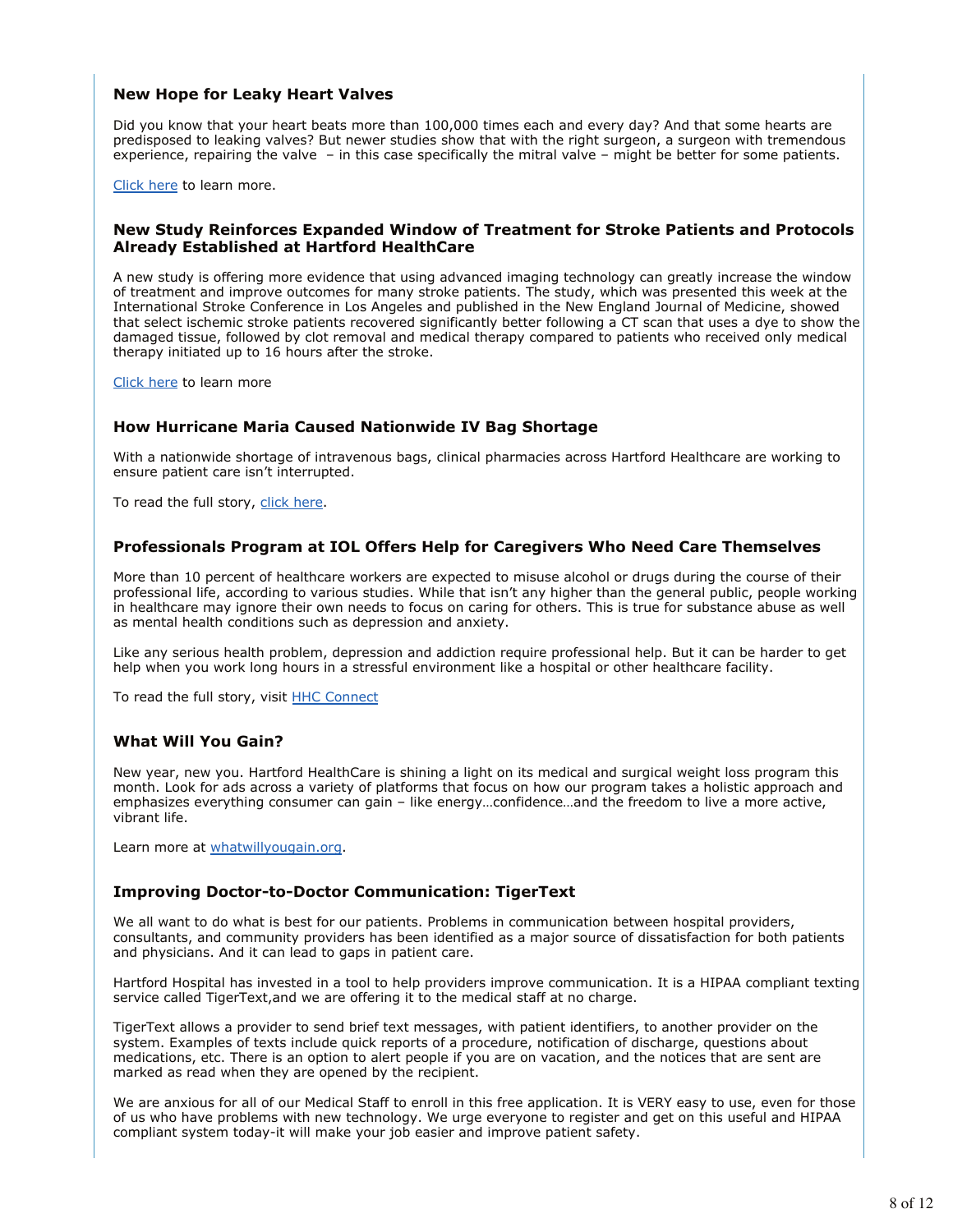- Here is a TigerText Request form with directions on how to get TigerText:. *You can download the form here*
- For further help with this, feel free to contact John.Rogalsky@hhchealth.org (860-972-3207).
- Any problems not resolved by the TigerText Help line can be referred to Dr. Marc Palter at Marc.Palter@hhchealth.org.

For Hartford Hospital users, TigerText support can be obtained by calling the Hartford HealthCare help desk at 860 -545-5699 and choosing option #6; or by calling TigerText Pro support directly at 650- 564-4722.

For issues related to password recovery, a helpdesk call is required and will be routed to the Mobility team.

# **We Can Help New Patients Find You**

Hartford HealthCare offers physicians a free powerful tool to help reach potential patients. The system-wide "Find A Doctor" search feature on our website helps potential patients connect with appropriate physicians when they need care.

Patients' searches lead to doctors' online profiles, which are based on information physicians provide to the Medical Staff Office. Details on education, specialty, office locations, languages spoken, biography and any promotional videos are displayed, helping patients make vitally important decisions in choosing a physician.

The HHC Planning and Marketing team is committed to making sure this online information is correct. Please spend a few moments reviewing your profile at HartfordHealthCare.org/verify. Click the "Physician Feedback Form" on the right hand side of your profile to submit changes.

You will need your NPI number to verify your identity. The "Accepting New Patients" filter is set as the default to help patients connect with physicians who are taking new patients. If you are no longer accepting new patients, please let us know. Changes to your profile will be made within three business days.

# **Research Orientation Session for Clinicians**

Research Administration is pleased to provide an orientation session to review the research services provided to our clinicians.

The session will include an introduction to our data management services, protocol development and statistical analysis assistance and grant writing support. Our current IRB processes will also be discussed.

This one-hour program can be offered on a day and time to meet individual or team schedules. To schedule this session please contact Liz Roper at lizabeth.roper@hhchealth.org or 860.972.1964

# **Patients in Need of Financial Assistance**

Do you know a patient who is in need of financial assistance?

Hartford HealthCare can provide help to patients in need. Learn more about the program and how to assist patients on HHC Connect at https://intranet.hartfordhealthcare.org/inside-hhc/patient-support

# **Remind a Colleague: Wash In, Wash Out**

All health care workers and patients should feel comfortable reminding any other health care worker to sanitize regardless of their role. This should always be done in a courteous and constructive manner. All health care workers should respond courteously and gratefully when reminded.

If you remind another health care worker to sanitize, and he or she responds with irritation or hostility, please notify their department chief or Dr. Jack Ross, who will communicate with them to prevent recurrences.

# **In the News**

*Media coverage, headlines and trends*

- · Media Coverage
- Media Partnerships
- Healthcare Trends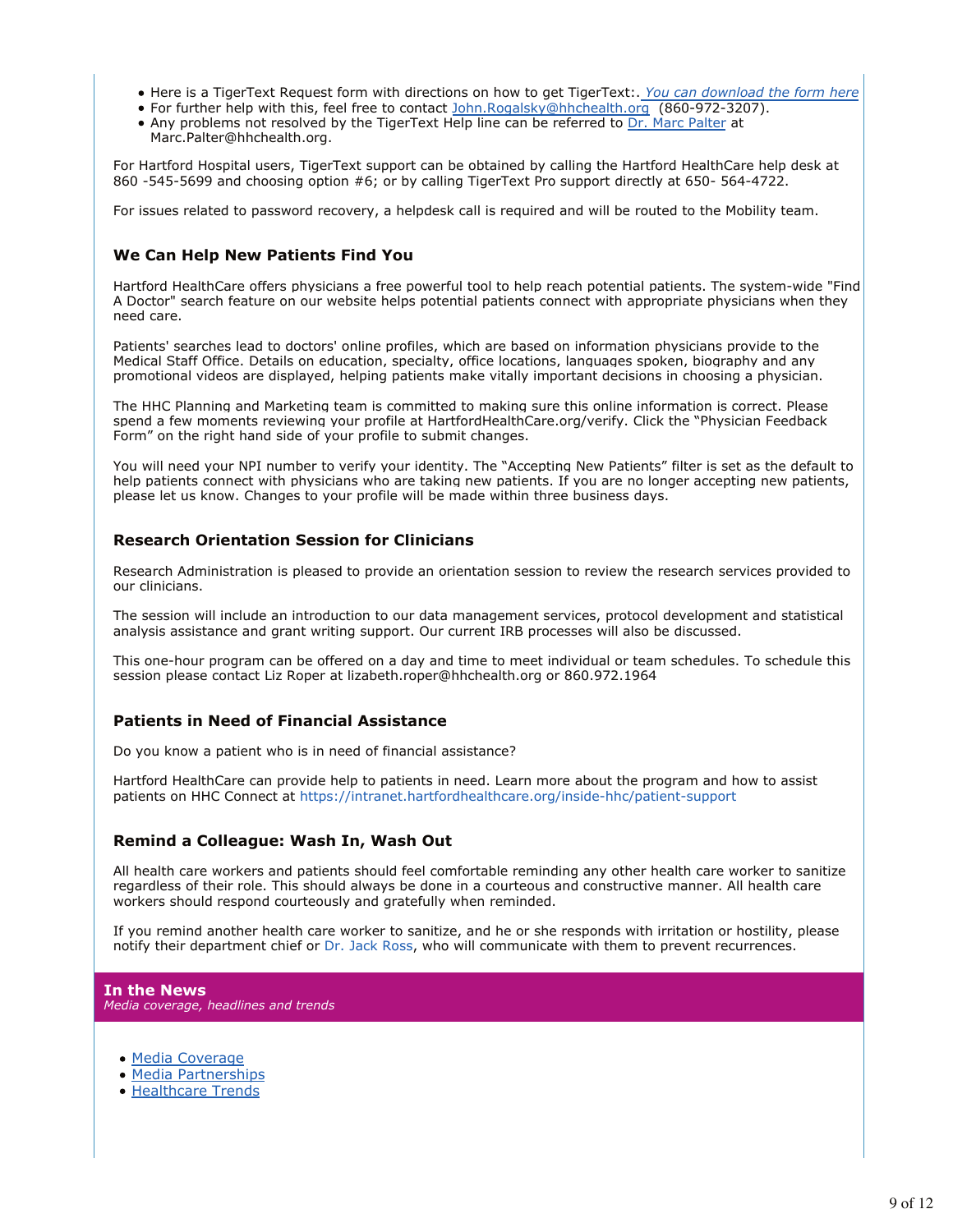# **Media Coverage**

#### Physian Appearances

- Dr. Fred Tilden discussing Cold Weather Safety on Ch. 8
- Dr. Ken Robinson discussing Cold Weather Safety on NBC CT, WFSB Ch. 3
- Dr. Ken Robinson discussing Post-storm Safety Tips on WFSB Ch. 3
- Pat Rehmer discussing the BHN calendar on Ch. 8
- Dr. Adam Borgida discussing Pregnancy and Cannabis Use on WTIC AM Radio
- Eric Arlia discussing the IV shortage on **NBC CT**, Fox 61 and WFSB
- Dr. Len Jacobs discussing bleeding control efforts and how to use a tourniquet to save a life with the Huffington Post
- Dr. Joy de Marcaida discussing Parkinson's Disease and Neil Diamond live on NBC CT
- Jeff Flaks discussing LifeStar/Baystate on WTIC AM Radio
- Dr. Peter Yu discussing blood test to screen for early-stage cancer on WTIC AM Radio
- Dr. Jack Ross discussing the flu on WFSB Ch. 3

#### Other Media Coverage

Hartford HealthCare president says company must keep up with 'blinding' change

#### *The Day*

People who work for hospital systems like Hartford HealthCare are going to have to start thinking about patients as customers, too, according to the company's President and CEO Elliot Joseph.

#### Shortage of medical supplies as Puerto Rico still recovers from hurricane

#### *Record Journal*

Features commentary by Pharmacy Director Eric Arlia.

#### Connecticut sees uptick in stroke deaths

#### *Shoreline Times*

Features commentary by Dr. Amre Nouh, director of the Comprehensive Stroke Center at Hartford Hospital.

### Hartford Healthcare doctor breaks down fast food's healthier options

*Fox 61*

Dr. Devika Umashanker, an obesity medicine specialist with Hartford Healthcare, said she understands their allure of high-convenience and low-price. "When people are working 10-12 hours a day and they go home and they want to bring something to their children for dinner, it's just easier to grab and go," she said.

### Connecticut Hospitals Juggle IV Bag Shortage Months After Hurricane Maria

*Hartford Courant*

To conserve resources, some patients have been given oral medications instead of intravenous fluids, said Eric Arlia, pharmacy director at Hartford Hospital. When that's not possible, some patients receive alternative IV bags, which generally look the same to patients, but require nurses to do a little more work or carry out different steps.

Spike In Severe Flu Cases Brings Hospital Bed Shortage, 15 Fatalities

*Hartford Courant*

While Hartford Hospital sees an average of 350 flu cases per year, it had already gotten 253 patients — and six fatalities — as of Friday, said Jack Ross, chief of infectious disease. The crush of flu cases since mid-November has kept patients waiting far longer in the ER until in-patient beds open up, Ross said.

Onset of Stress Offers a Reliable Warning of Ensuing Episodic Migraine

*Practical Pain Management* Features commentary by Dr. Brian M. Grosberg, Director of the Hartford Healthcare Headache Center.

### Doctors warn of health risks from snow shoveling

*WTNH*

Doctors at Hartford Hospital warn that moving that heavier snow puts you at a higher risk of having a heart attack.

### How to Survive a Subzero Weekend

*Hartford Courant*

"It's like everything else: it feels in the moment is going to last forever but we've already passed the solstice and we're headed in the right direction,'' said Patricia A. Rehmer, former Commissioner of the Connecticut Department of Mental Health and Addiction Services and current president of Hartford Healthcare's Behavioral Health Network. "Remind yourself this is time-limited and it will get warmer."

### Tolland family welcomes 'rainbow baby'

*WFSB*

Charlotte Gaudino was born just two days ago at Hartford Hospital. She's a rainbow baby for a Tolland couple. A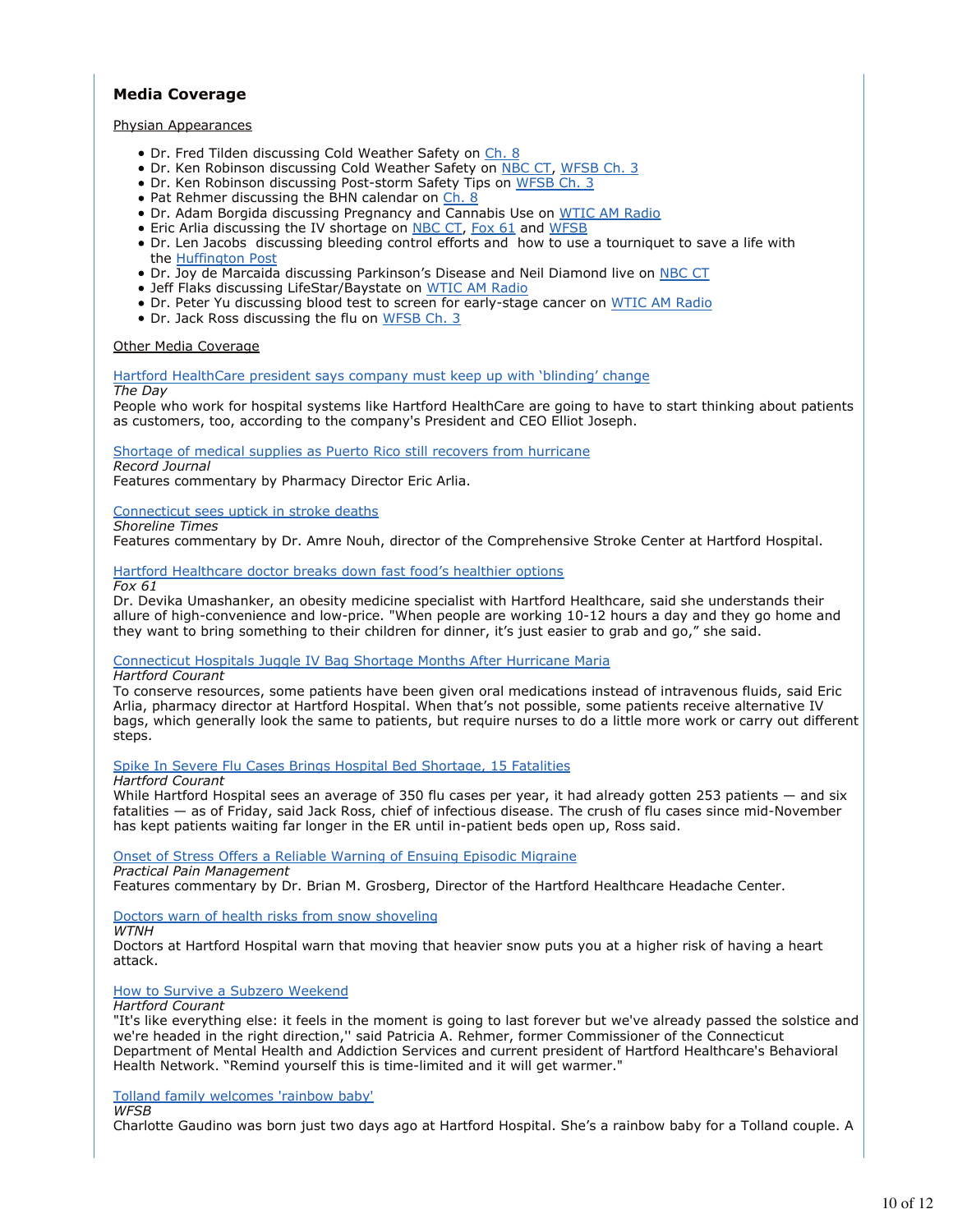rainbow baby is a baby born after the loss of a previous baby through miscarriage, still-birth or death in infancy.

# **Media Partnerships**

### Medical Rounds on WFSB, Ch. 3

- Hands-only CPR with Steve Donahue from the Center for Education, Simulation and Innovation
- Good Life Fitness Program/Center for Healthy Aging with Aaron Russ
- HHC Care Logistics Center with Beth Ciotti
- **Treating Chronic Pain with Dr. Michael Grille**

#### Connect to Healthier on NBC-CT

- HealthCare Happenings featuring Charlotte Hungerford and hands-only CPR
- Glastonbury resident Bob Furlong survived sudden cardiac arrest thanks to the highly-skilled interventional cardiology team at Hartford Hospital

#### Advances in Health on WTIC Ch. 8

- Home Care and caring for aging parents with Michael Nappi
- New Hope for Leaky Heart Valves with Dr. Sabet Hashim

# **Healthcare Trends**

### A tarnished hospital tries to win back trust

#### *Politico*

Yale New Haven Hospital, once reviled for hounding low-income patients for money, wants to be a model for community outreach.

### Tom Brokaw: You Can Find the Entire World Inside Your Hospital

#### *The New York Times*

As I have learned in the past four years, immigration and health care in America have an organic relationship that may escape the president and his supporters if they experience health care only from the outside looking in.

### Health-Care Costs Rose for Americans With Employer-Sponsored Insurance

*Wall Street Journal*

Report finds boost in spending as use of most health-care services declined.

### Medicaid work mandate will create uncertainty in some states

#### *The Washington Post*

Republicans this past week began to realize their long-held goal of requiring certain adults to work, get job training or perform community service in exchange for getting health coverage through Medicaid. Whether that's a commonsense approach or an added burden that will end up costing many Americans their health insurance will now be debated in states across the country considering the landmark change to the nation's largest health insurance program.

### Why the U.S. Spends So Much More Than Other Nations on Health Care

#### *The New York Times*

Studies point to a simple reason, the prices, not to the amount of care. And lowering prices would upset a lot of people in the health industry.

### Trinity Health partnership to form nonprofit generic drug company

#### *Hartford Business Journal*

Livonia, Mich.-based Trinity Health, whose Connecticut holdings include St. Francis Hospital and Medical Center in Hartford, is teaming with four other health systems to create a not-for-profit generic drug company to improve the availability and lower the cost of essential generic drugs.

St. Francis proposes outpatient surgical site

*Journal Inquirer*

St. Francis Hospital and Medical Center and its parent company, Trinity Health of New England, are looking to build a \$26.5 million outpatient orthopedic surgical facility in a joint venture on the hospital's Hartford campus.

#### Wheeler opens flagship Hartford location

*Hartford Business Journal*

Wheeler this week opened its Family Health & Wellness Center at 43 Woodland St. in Hartford, now its flagship Hartford location and home to its federally qualified health center.

Yale joins UnitedHealthcare's Medicare Advantage network